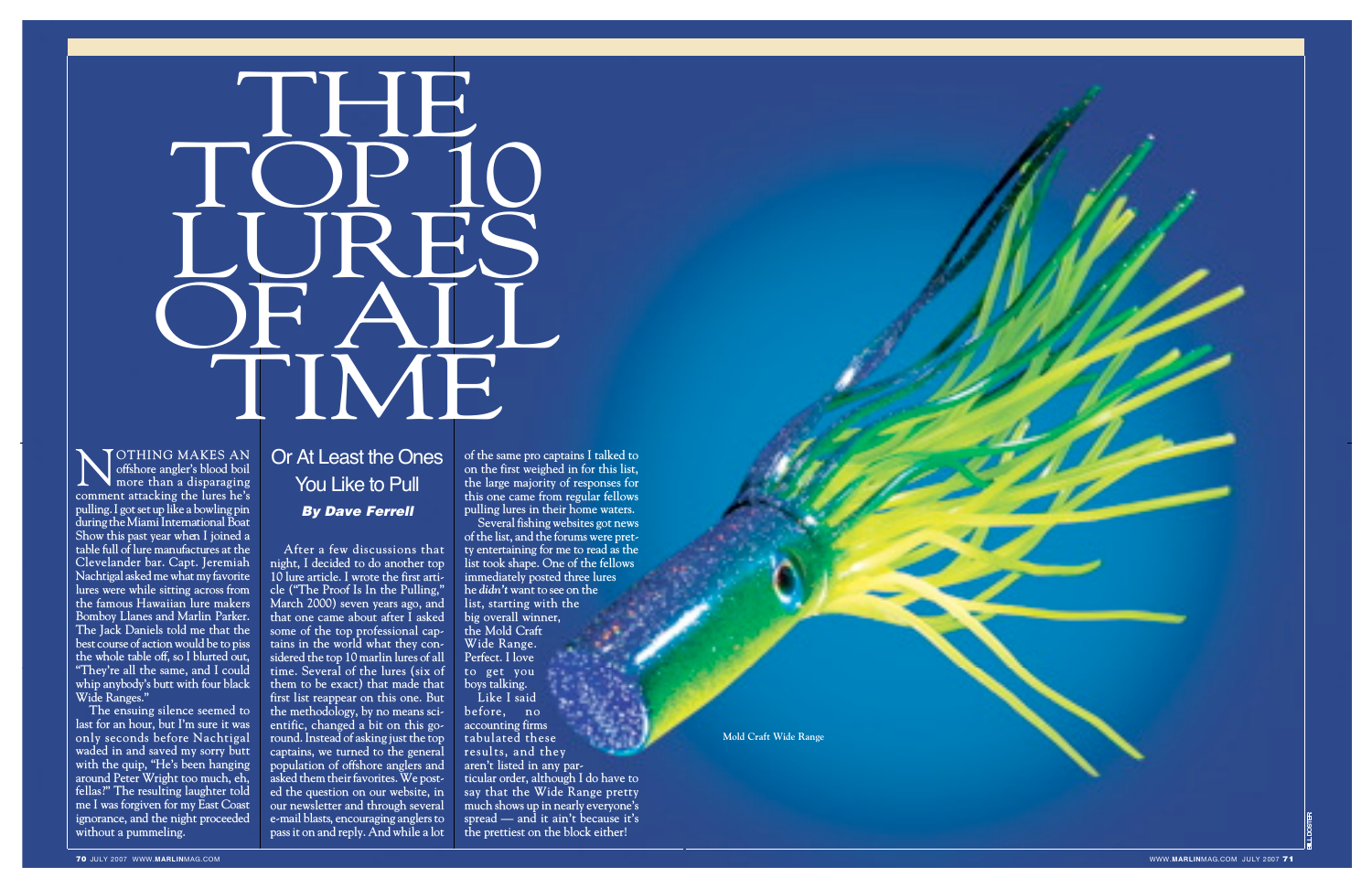#### 1. Mold Craft Wide Range

One of the original Mold Craft lures, the Wide Range came to Frank Johnson through the suggestions of Capt. Peter Wright in 1977. Wright and Hawaiian Capt. Jeff Fay were experimenting with lures made out of rolls of sheet rubber

while working together on the *Humdinger* in the mid-'70s. Wright showed his prototypes to John-

son during a charter, and they struck a deal on the spot to make the lures.

The lure gets its name from the "wide range" of speeds and conditions through which the lure can be pulled. "It's defi-

nitely the lure of choice for rough water," says Johnson. "With its squared-off nose and center hole, the Wide Range stays stable in almost any conditions."

#### 2. Mold Craft Super **Chugger**

This lure showed up in a vast majority of the responses, and all the big names seem to pull at least one Wide Range in the spread. On almost every boat I board, no matter where I am in the world, I'll usually find a Mold Craft Wide Range. One of my favorite testimonials came from a Richard McAdams, who fishes the Gulf of Mexico: "If I could pick

> striped marlin, Pacific sailfish and

only one marlin lure to fish with anywhere in the world, it would be a purple/silver/black Mold Craft Senior Wide Range. This lure gets the most vicious strikes I have ever seen. I can put it on the flat line or short 'rigger, and it runs like a champ in all seas. I fish the northern Gulf of Mexico where the seas can jump from 3 feet to 6 feet in a matter of minutes, but this lure catches fish no matter how rough it gets. It runs well with either a

> Kona and caught a grander on one and took a boatload back home with him. The Pink Pearl Super Plunger is the one everybody wants," says Melton.

> Joe Yee still makes every Super Plunger in his basement in Kona. "Capt. Peter Hoogs on the *Pamela* asked

single- or double-hook rig and is pretty much idiot-proof … which makes it the perfect lure for me!"

Traveling angler and freelance writer Tony Pena, whose work you often see here in *Marlin*, can't say enough about the Mold Craft Super Chugger — and he has plenty of company. "My vote goes to the Mold Craft Super Chugger (8 <sup>1</sup> ⁄4 inches in blue/white/yellow combo). I've caught blue, black and

Paulo Amorim's 1,402-pound, all-tackle Atlantic blue (Kona slang actually) for skipjack over 10 pounds, 'otado.'"

The big Tado bait secured its reputation in Kona by catching a 1,197 pound blue during the 1993 Lahaina Jackpot for the boys on the *Cormorant*, which held the spot for the largest tournament fish ever caught for several years running.

#### 6. Joe Yee Super Plunger

Although Bart Miller and Gene Vander Hoek are widely credited with coming up with the first plunger, they weren't the ones to bring popularity to the shape. "Joe Yee's Super Plunger is probably the most famous and widely used plunger," says Tracy Melton of Melton International Tackle. "We've been selling them since 1994, and in my opinion, there's only one super plunger, and it's handmade by Joe Yee. I think he's got 12 or 13 granders on that lure, including the current 50 pound record Pacific blue marlin weighing 1,166-pounds caught off Kona."

**COMPANY** Peter Pakula started making his lures in his native Australia in 1976,

But the Joe Yee

Super Plunger also performs well in the Atlantic. "It's a great big fish lure, and a lot of guys pull them in Bermuda. Some Bermudian fellow came over to

numerous other species, such as 300-pound yellowfin tuna, on this lure. It works bigger than its size and is truly a universal lure, producing great results from Thailand to Panama." The concave face of the Super

Chugger allows the lure to come and grab a gulp of air and let it out in a thick bubble stream with a short sideto-side wiggle of its head. It rises and falls with a surprising regularity that seems to drive blue marlin crazy. The lure's face causes it to pull hard through the water, but it still remains stable in rough water. "It works well at a wide range of speeds as well," says Frank Johnson Jr. "You can pull anywhere from 5 to 12 knots, but it works best at the lower end of that range."

> marlin ate a pink-and-

white Super Chugger off Vitoria, Brazil, in 1992, sealing the lure's status in biggame-fishing history.

#### 3. Pakula Lumo Sprocket

OK, I know a few of you may have seen this story in the magazine before, but it perfectly demonstrates the fanaticism some crews display for their lures. While fishing in the USVI Open/Atlantic Blue Marlin Tournament on the *Poli-Sea*, I saw first mate Jody Wentworth jump overboard to retrieve a lure that had just caught a 500-pound blue and fallen into the water. As usual, there were big sharks in the area attracted to the struggles of the marlin, but Wentworth, determined not to lose his last Pakula with two days of fishing left in the tournament, swam down around 20 feet to

> retrieve the sinking lure. "Peter Pakula's cup-nosed cre-

> ations are relatively unknown in California, but they have been a

well-kept secret of many crews for the past 15 years," says Greg Stotesbury of AFTCO."I have several vintage Pakulas aboard the *Kawakawa* that look like they were trolled over asphalt from all the bill and teeth marks in the resin heads!"

but his first lures went to Hawaii, and he didn't start to sell them in Australia until 1980. Designed as a straight runner with very tight swimming action, the Lumo Sprocket works well in any position but runs best in the long outrigger slot.

#### 4. Tournament Tackle's Ilander Lure or Hawaiian Eye

The legendary Ilander, or "Hawaiian Eye" as some of you still know it, has probably caught twice as many blue marlin on the Atlantic Coast as its nearest competitor. The Ilander is another one of those lures that you're apt to find on board in even the most remote fishing holes on earth.

Developed by Jim Kress in 1976, the lure was initially named the Hawaiian Eye and was designed to troll at high speeds on the way out to the fishing grounds. The Ilander accounted for several innovations that

can be found on

many lures today: It was the first true high-speed trolling lure, the first to have permanent nylon skirts and the first to use realistic eyes.

Versatility (along with tremendous productivity) probably accounts for most of the Ilander's success. Anglers like John Lavelle of Cape May, New Jersey, reach for the Ilander no matter what species of marlin they're chasing. "I know you're going to hear from a lot of captains on the East Coast who never leave the dock without a trusty supply of blue/white Ilanders with some meat behind them," says Lavelle. "Besides a naked ballyhoo, the blue/white

islanders are the bait of choice for white

marlin on the East Coast."

The lure is so popular on the East Coast that its use played a large part in the recent retraction of the National Marine Fisheries Service's call for the use of all circle hooks in billfish tournaments when using live or dead bait. The huge number of dead-bait trollers didn't want to put circle hooks in front

of the beloved Ilanders. 5. Copa Fishing

## Lures' Tado

Not only did Steve Coggin's Tado get a lot of votes, but the pleas for recognition usually came with a picture of a huge blue marlin with a Tado hanging out of its face! (It was also the only lure that got a vote from the maker's wife — but don't worry, fellas, I didn't

count it!)

I first became aware of Coggin's lures while interviewing him for a story written by Jim Rizzuto called "Jewels in the Spread" (June/July 2003) for some filler material. His beautiful, big

lures looked more like

works of art than something you'd

fish. He makes all of his lures by hand and still uses real shell inserts. "Tado is a big lure, and it runs great on the short corner," says Coggin. "I first started making it during the late '70s and early '80s at a time when most guys were making smaller lures. I gave one to Chip Vanmols on the *Jen Ken Po*, and he caught a 700-pounder on it. He promptly named the lure Tado, which is short for the Hawaiian name

#### **Mold Craft Super Chugger**

**Ilander**

#### **Pakula Lumo Sprocket**

#### **Copa Fishing Lures' Tado**



**Joe Yee Super Plunger**